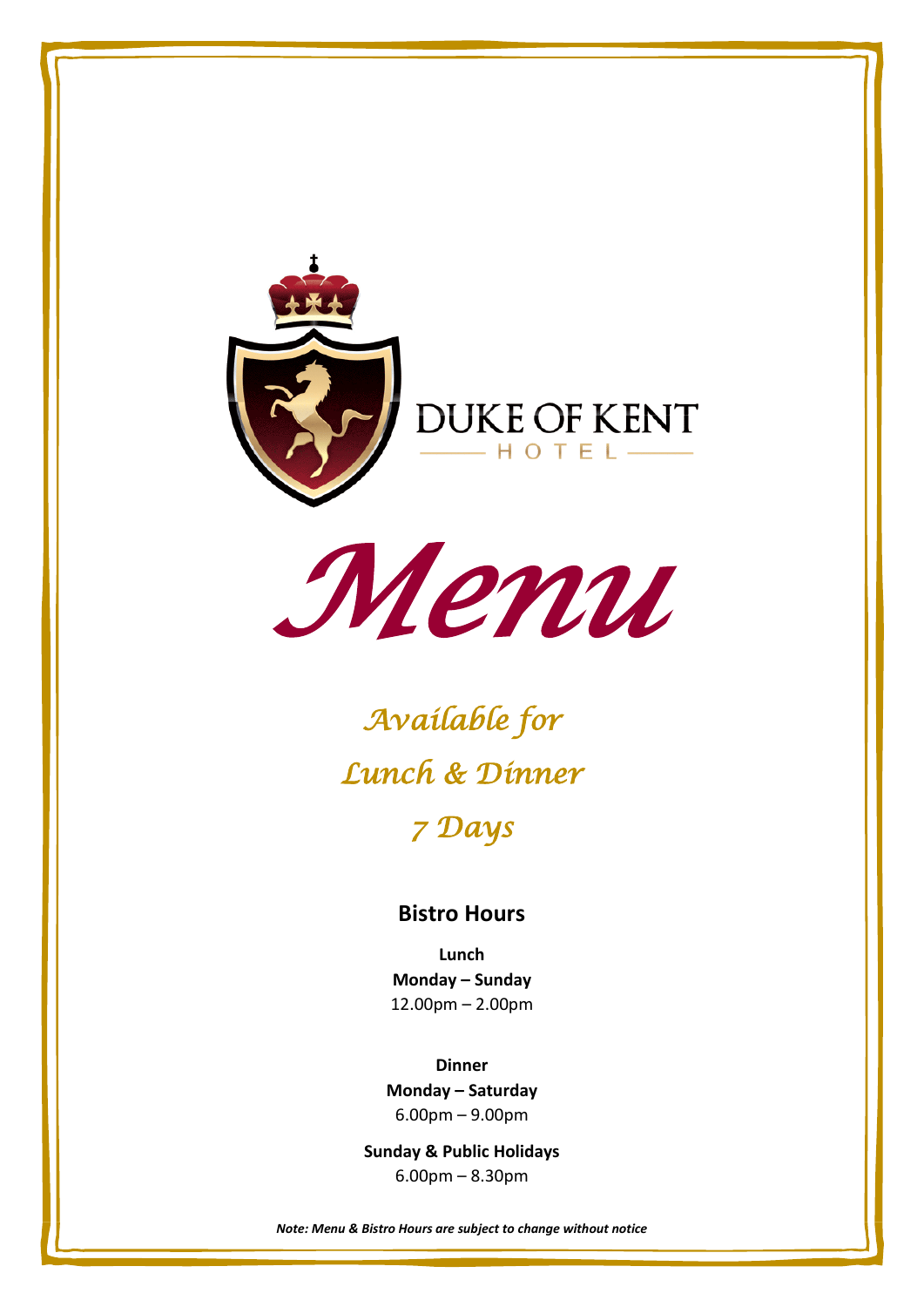## *Starters*

| Garlic Herb Bread (V)                                                                        | \$7.00           |
|----------------------------------------------------------------------------------------------|------------------|
| four garlic bread   roquette   balsamic glaze                                                |                  |
| <b>Garlic Herb Bread with Cheese (V)</b>                                                     | \$7.50           |
| four garlic bread   roquette   mixed cheese   balsamic glaze                                 |                  |
| <b>Garlic Herb Bread with Cheese &amp; Bacon</b>                                             | \$8.00           |
| four garlic bread   roquette   mixed cheese   bacon bits   balsamic glaze                    |                  |
|                                                                                              |                  |
| Bruschetta (V)                                                                               | \$12.50          |
| fresh herb pesto   tomato   onion & basil salsa   feta cheese                                |                  |
|                                                                                              |                  |
| Salt and Pepper Calamari (L)                                                                 | \$18.00          |
| Salt & pepper squid   house salad with house-made balsamic glaze   basil and lime mayonnaise |                  |
| <b>Add: Chips</b>                                                                            | \$4.00           |
|                                                                                              |                  |
| Wedges (V)                                                                                   | \$10.50          |
| beer battered wedges   sweet chilli & sour cream                                             |                  |
|                                                                                              |                  |
| <b>Beer Battered Chips</b>                                                                   |                  |
| small<br>large                                                                               | \$4.00<br>\$8.50 |
|                                                                                              |                  |

V – Vegetarian | GF – Gluten Free | L – Lactose Free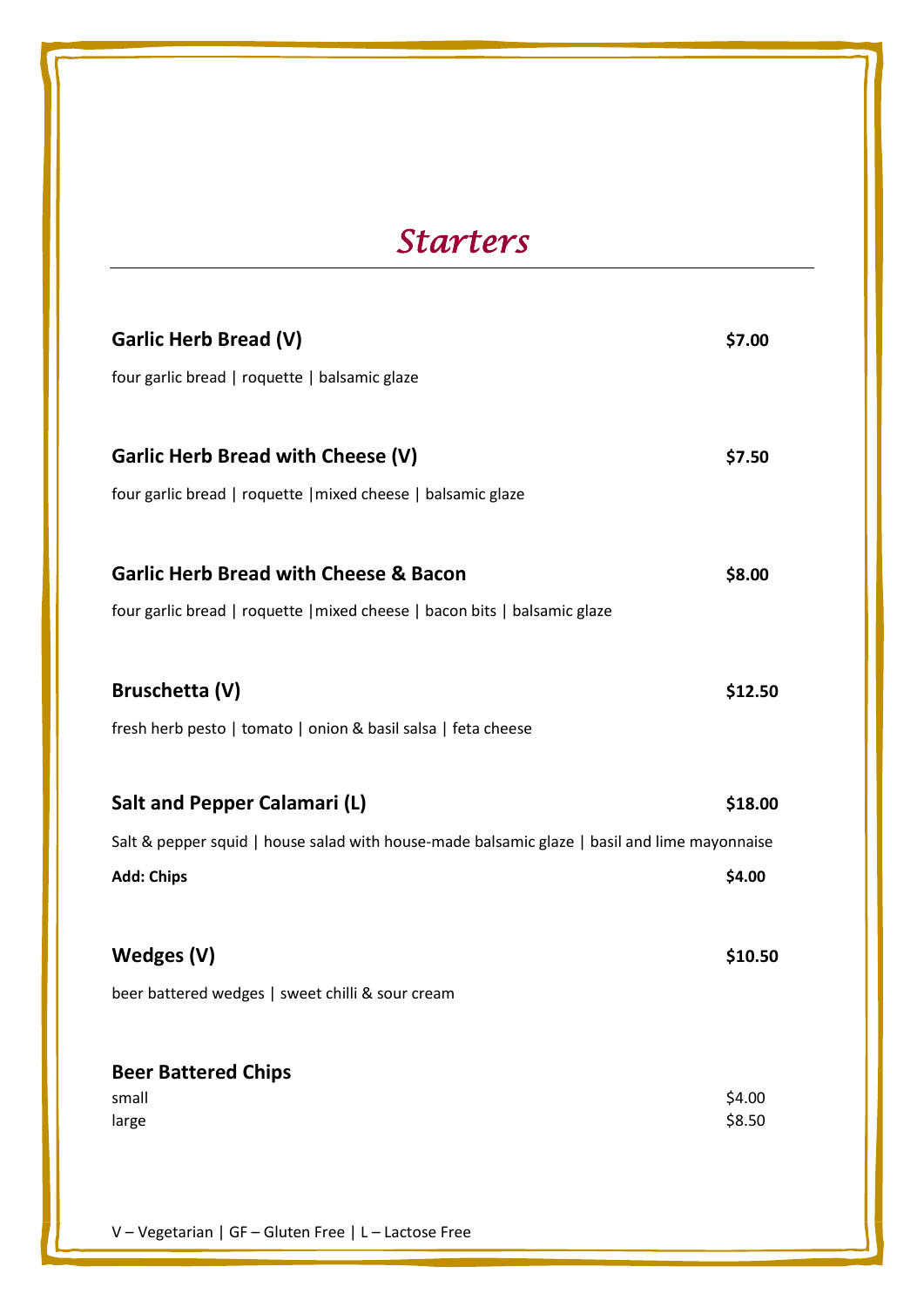### *Pub Classics*

| Panko-Crumbed Chicken Schnitzel (L)                                                             | \$20.00 |
|-------------------------------------------------------------------------------------------------|---------|
| 280g panko crumbed chicken breast   choice of sides   choice of sauce                           |         |
|                                                                                                 |         |
| <b>Chicken Parmigiano</b>                                                                       | \$24.00 |
| <b>Add: Bacon</b>                                                                               | \$5.00  |
| 280g panko crumbed chicken breast   house-made napoli sauce   choice of sides   choice of sauce |         |
|                                                                                                 |         |
| Crumbed Lamb Cutlets (L) note: served medium                                                    | \$26.00 |
| <b>Add: Extra Cutlet</b>                                                                        | \$8.00  |
| lamb cutlets (2)   choice of sides   choice of sauce                                            |         |
|                                                                                                 |         |

| <b>Beer Battered Orange Roughy (L)</b> | \$26.00 |
|----------------------------------------|---------|
|----------------------------------------|---------|

fresh orange roughy fillets | battered to order | salad | house-made tartare | beer battered chips

*Soup* 

Checkout the Chef's Specials Board for our 'Soup of the Week'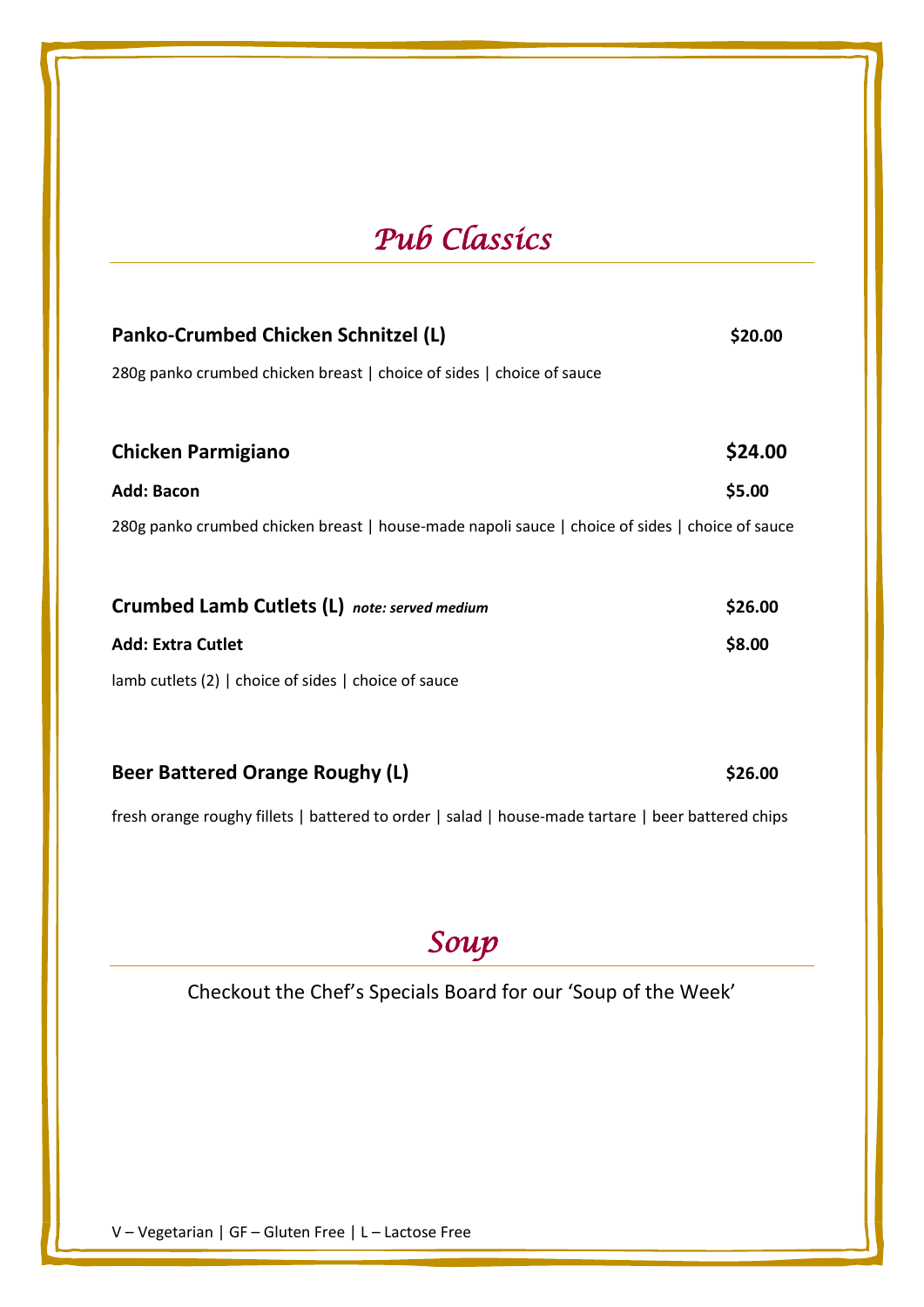## *Chef's Selection*

| <b>Chargrilled Lamb Backstrap (GF)</b>                                                                                                     | \$28.00 |
|--------------------------------------------------------------------------------------------------------------------------------------------|---------|
| Backstrap served medium rare   crispy smashed potatoes  sour cream   shallots   corn   tomato &<br>roquette salad   fresh herb chimichurri |         |
| <b>Braised Lamb Rump (GF)</b>                                                                                                              | \$35.00 |
| Parsnip puree   beans   red wine and herb jus                                                                                              |         |
| Beef Cheek Ragu Pappardelle (Low Lactose)                                                                                                  | \$25.00 |
| Rich tomato sauce   peas   goats cheese                                                                                                    |         |
| <b>Chicken Roulade</b><br>(GF)                                                                                                             | \$30.00 |
| Prosciutto wrapped chicken roulade   stuffed with asparagus, roasted capsicum and bocconcini  <br>mash   broccolini                        |         |
| Chargrilled Steak                                                                                                                          |         |
| <b>Rumn Steak (GF 1)</b>                                                                                                                   | 529 NO  |

| N                                                        | りムノ・VV  |
|----------------------------------------------------------|---------|
| 350g grain fed angus   choice of sides   choice of sauce |         |
| Scotch Fillet Steak (GF, L)                              | \$40.00 |
| 300g pasture fed   choice of side   choice of sauce      |         |
|                                                          |         |
| Add: Reef Topper (GF)                                    | \$10.00 |
| 3 pan fried tiger prawns   roasted garlic butter         |         |
|                                                          |         |
|                                                          |         |

V – Vegetarian | GF – Gluten Free | L – Lactose Free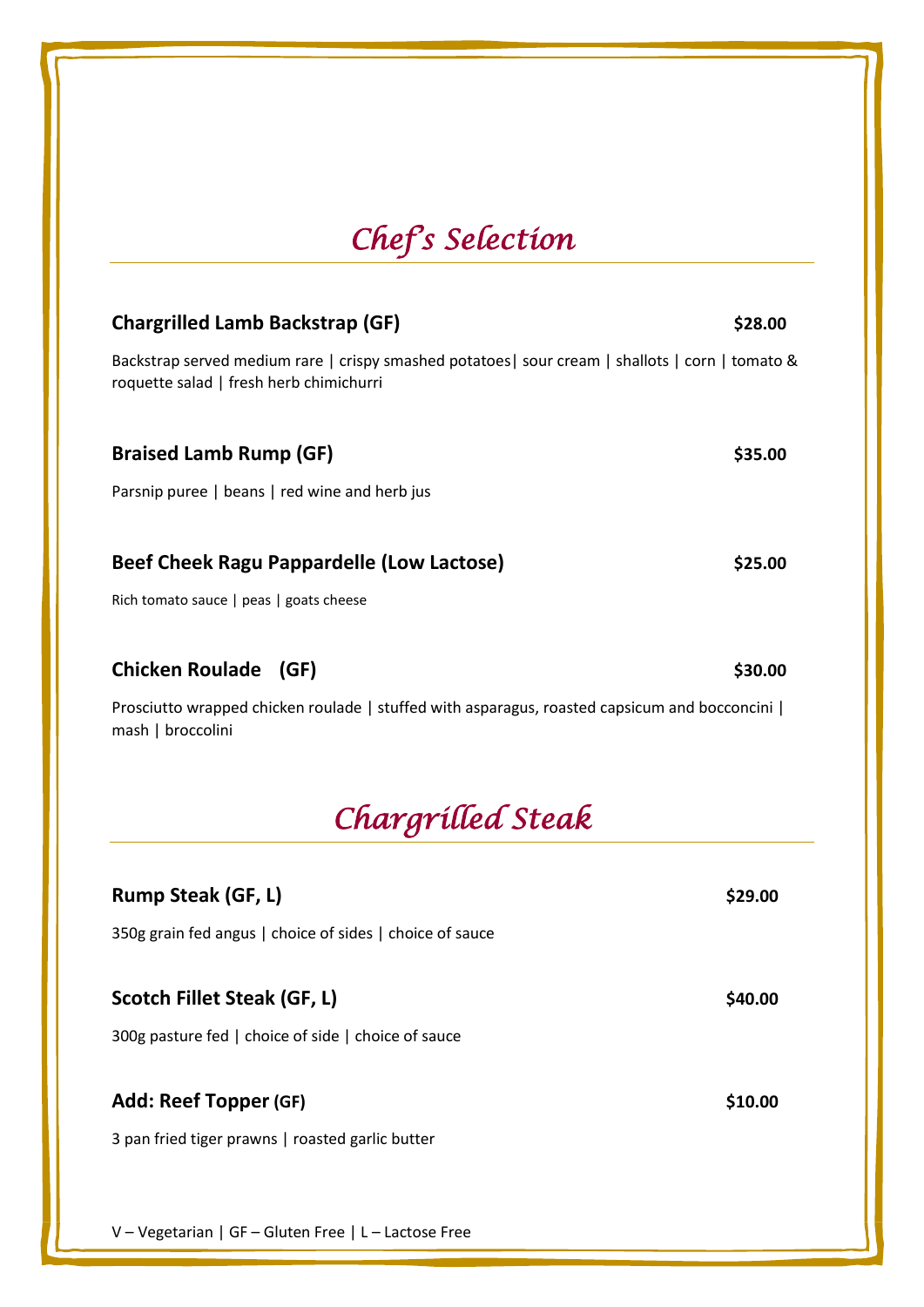### *Hot Rocks*

*cook yourself on the famous Duke hot rock all hot rocks come with a selection of side & sauce*

| 300g Scotch Fillet (G,L)         | \$36.00 |
|----------------------------------|---------|
| 350g Angus Rump Steak (G,L)      | \$27.00 |
| <b>Marinated Lamb Back Strap</b> | \$30.00 |

## *Burgers*

#### **Checkout the Chef's Specials Board for our 'Burger of the Week'**

| Add: Beef Pattie       | \$6.50 |
|------------------------|--------|
| Add: Fried Chicken     | \$5.00 |
| Add: Smokehouse Bacon  | \$3.00 |
| Add: Fried Egg         | \$2.00 |
| Add: Caramelised Onion | \$1.50 |
| Add: American Cheddar  | \$1.00 |
| Add: Dill Pickles      | \$1.00 |